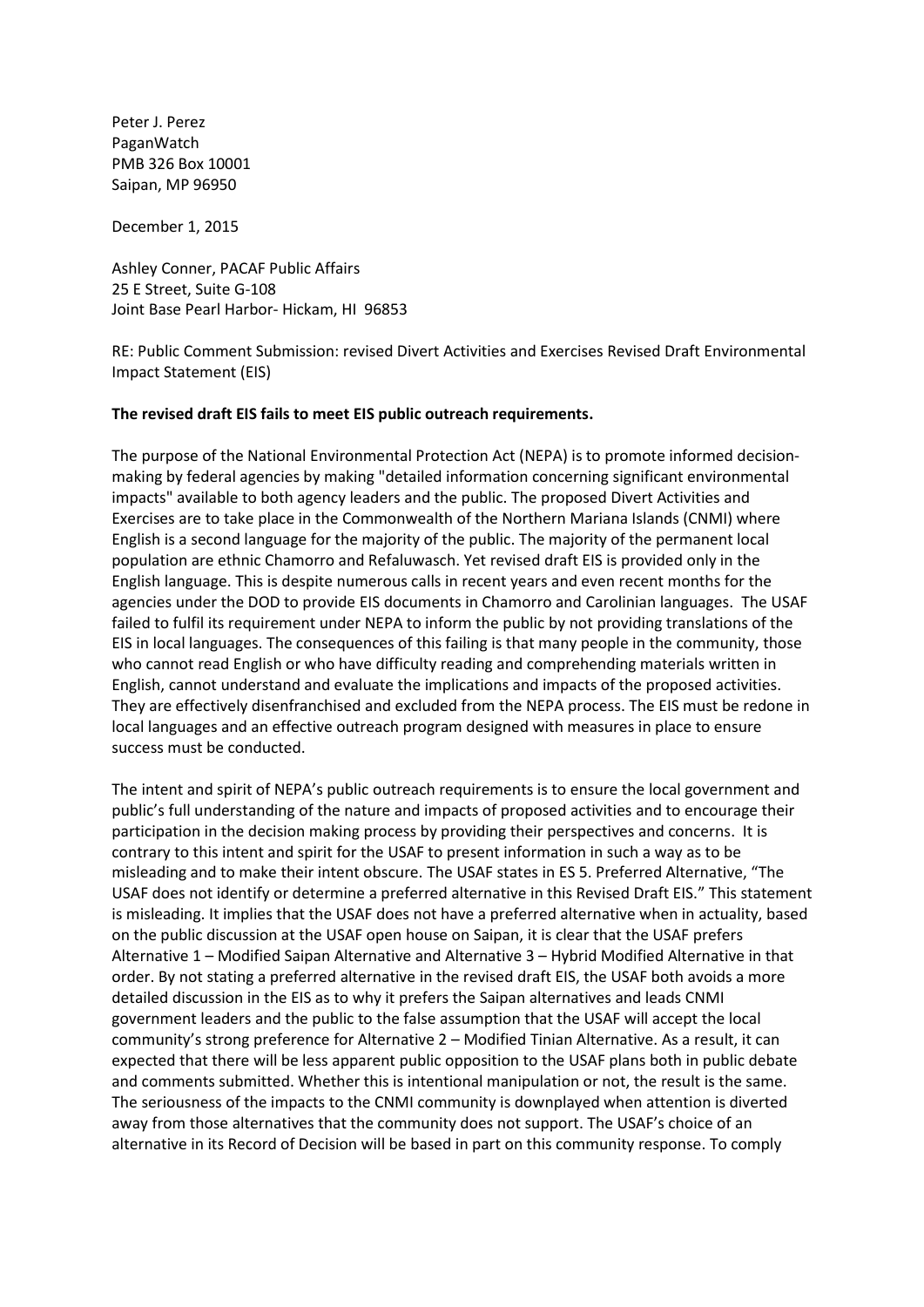with NEPA's intent and spirit the EIS must be redone with the USAF's preferred alternatives clearly named and the reasons for the preference fully discussed.

### **The U.S. military has intentionally broken its large-scale development of the Mariana Islands and surrounding waters into the world's largest live-fire training range into multiple proposals with the resulting effect of misleading the public and minimizing apparent impacts.**

Prior to the approval of the Mariana Islands Range Complex (MIRC) proposal in 2010, the U.S. military already held extensive areas of the Marianas. This include fully half of the northern third of Guam along with huge areas in the south, including the island's only lake, most of the land around Apra Harbour, and numerous other large areas of Guam that, together, make up a third of Guam's entire land mass. Here in the CNMI, they held a long-term lease on two thirds of Tinian, land around Tanapag Harbour and the entire island of Farallon de Medinilla.

The MIRC created a half-million-square nautical mile live-fire training range that surrounds Guam, Rota, Tinian, Saipan and all but the furthest islands to the north. The MIRC authorized live-fire on and in the land, air, and sea throughout the training range. It also expanded the small-arms scope of the Tinian ranges into four range complexes inclusive of artillery, grenade, and high-impact zones.

On July 30, 2015 the U.S. Navy announced its Record of Decision for another proposal—the Mariana Islands Training and Testing Area (MITT) that doubled the area of the MIRC to nearly a million square nautical miles. It also greatly increased the level of the Navy's deadly sonar and live-fire ordnance testing and training in CNMI waters. The MITT plan allows the Navy to damage or kill over 6 square miles of endangered coral reefs plus an additional 20 square miles of coral reef around FDM through the use of highly explosive bombs. It ups the rate of explosive bombing from 2,150 bombs per year to over 6,000 bombs per year, increasing the Navy's bombing of FDM by roughly 300 percent.

On Sept. 2, 2015, the Navy signed the Record of Decision for another proposal, the Guam and CNMI Military Relocation proposal, approving a new Marine Base in Guam, a new Live-Fire Training Range Complex, or LFTRC, and a separate hand-grenade range.

Another separate proposal is the CNMI Joint Military Training (CJMT) proposal that would allow the military to use two-thirds of Tinian for their second highest level of live-fire training range and to take the entire island of Pagan and use it for their highest level of live-fire training.

Taken together, these proposals surround the CNMI with live-fire ranges; in Guam to the south; Tinian in the west, FDM and Pagan to the north, and all around us on and in the ocean.

The proposed Divert Activities and Exercises is another US Military expansion. It's primary purpose is training. It will move more land and airspace from CNMI government jurisdiction to the USAF.

The Divert Activities and Exercises EIS is presented independent of other training related proposed and recently approved activities. Yet it is clearly and intimately related to them, particularly the MERC and MITT that will involve nearly a million square miles of ocean around the Marianas, large patches of airspace above and near CNMI islands, and live-fire aerial bombardment of FDM island. In fact, while the EIS ignores this relationship, it inadvertently reveals this relationship when the EIS refers readers who want to understand how the Divert Activities and Exercises proposal effects other military training operations to the EIS documents of the MERC/MITT proposals.

The MIRC, MITT, Guam and CNMI Relocation, LFTRC, CJMT and Divert Activities and Exercises all contribute to the creation of the world's largest live-fire training range. Breaking them into separate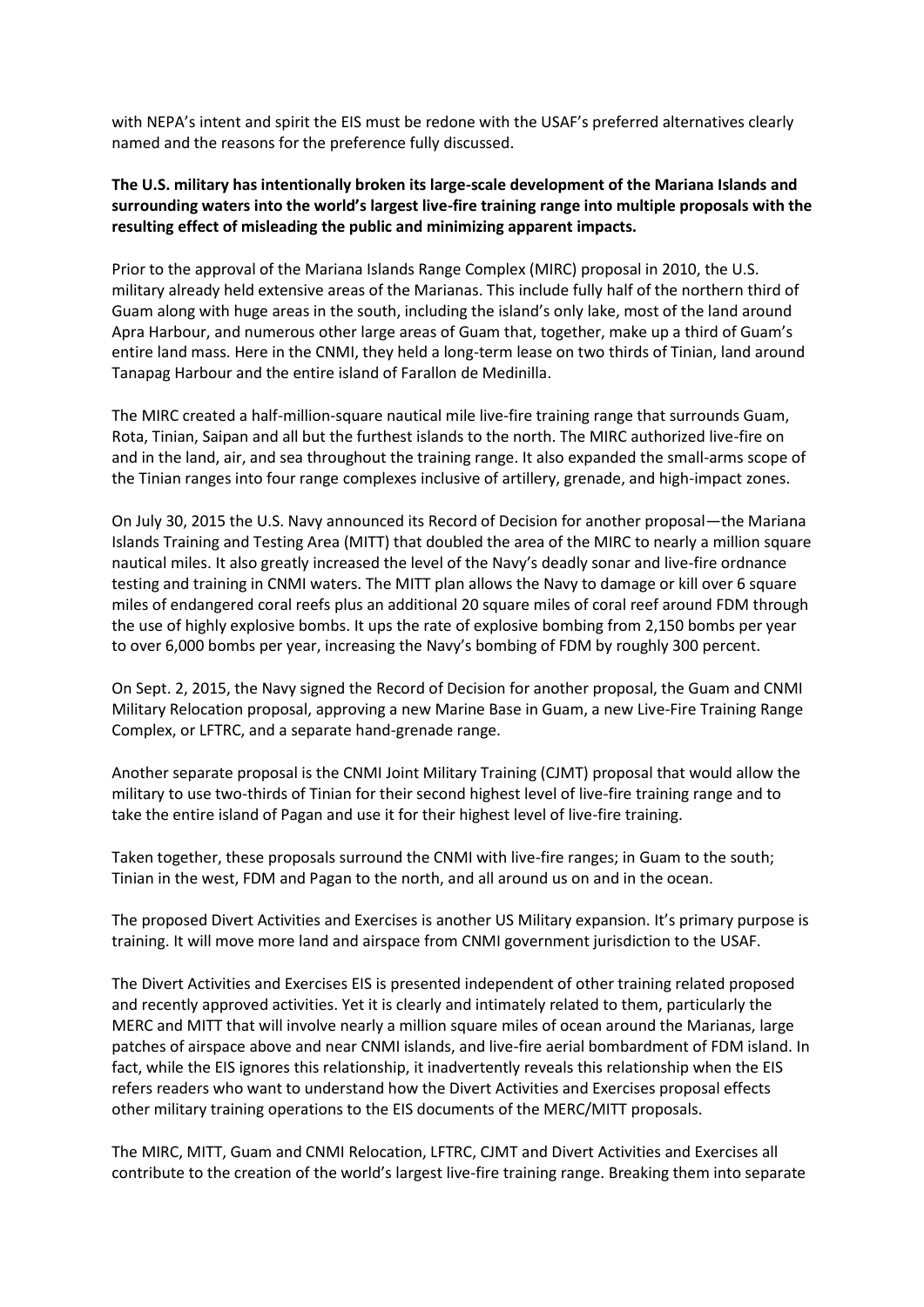activities with their own independent EIS disclosures has for all intents and purposes allowed the Navy, Air Force and Marines to circumvent the intent of the NEPA process. Public and government stakeholders were unaware of the full extent of the military's intentions. The cumulative impacts were thereby obscured. Decision makers in the U.S. military who approve each proposal, do so based in part upon the feedback and comments of stakeholders – in this case under-informed stakeholders.

The Divert Activities and Exercises must be abandoned and a new proposal drafted that accurately describes the U.S. military's large-scale live-fire training expansion in the Marianas so that stakeholders may understand and comment on the cumulative impacts as required by NEPA.

### **The proposed activities will have a negative impact on the local tourist industry.**

The main economic engine of the CNMI is its tourist industry. Tourists come to the CNMI to see a Micronesian island and to experience its land, waters and people. In many ways, the tourist experience is our product and its value depends upon a continuing positive visitor experience, from the moment a tourist arrives in the CNMI to the moment that tourist boards a plane home. Tourists choose their destinations based on many factors. We know from 40 years of interactions with our tourists is that our history is important to them; our ancient history, our colonial period history, and our World War II history where our islands played an prominent role in Japanese and American history.

Anything that diminishes our image as a small Micronesian island damages our tourist product. Anything that destroys or diminishes our historic properties damages our tourist product.

The proposed activities will result in loss and damage to World War II historic areas and buildings. They will change the initial impressions of tourists as they arrive at Saipan International Airport. The drive from the airport is currently along a green belt dotted with historic buildings. Visitors "feel" like they've arrived on a small Micronesian island. The Japanese buildings and bunkers provide a glimpse of World War II. The two alternatives that involve the use of land around Saipan's airport will change this aspect and initial experience. We will lose green areas to paved tarmac and parked military aircraft. We will lose peace and quiet to jet noise from military training exercises. Tourists will also suffer delays and added air travel time and expense as a result of commercial flight having to accommodate regular military aircraft use of our airport and airspace.

The proposed activities will not only damage our historic assets, but they are contrary to the intent of Executive Order (EO) 12898, Federal Actions to Address Environmental Justice in Minority Populations and Low-Income Populations. The CNMI community is overwhelmingly ethnic minorities and the CNMI is a low-income community with one of the highest levels of poverty in the United States. The proposed activities will put an unfair burden on our community.

Because the proposed activities will damage our historic properties and otherwise have a negative impact on the tourist experience when tourism is our primary industry and our main source of selfgenerated income, the proposed activities should not move forward.

## **The Tinian lease area is incorrectly excluded from consideration.**

The northern two thirds of Tinian currently under lease to the DoD was excluded from consideration as a potential divert airfield location because it lacks "existing infrastructure". This requirement of existing infrastructure is arbitrary. Infrastructure can be built by the USAF. Further, use of the lease area for the divert airfield is an appropriate, productive use of the Tinian lease area. The area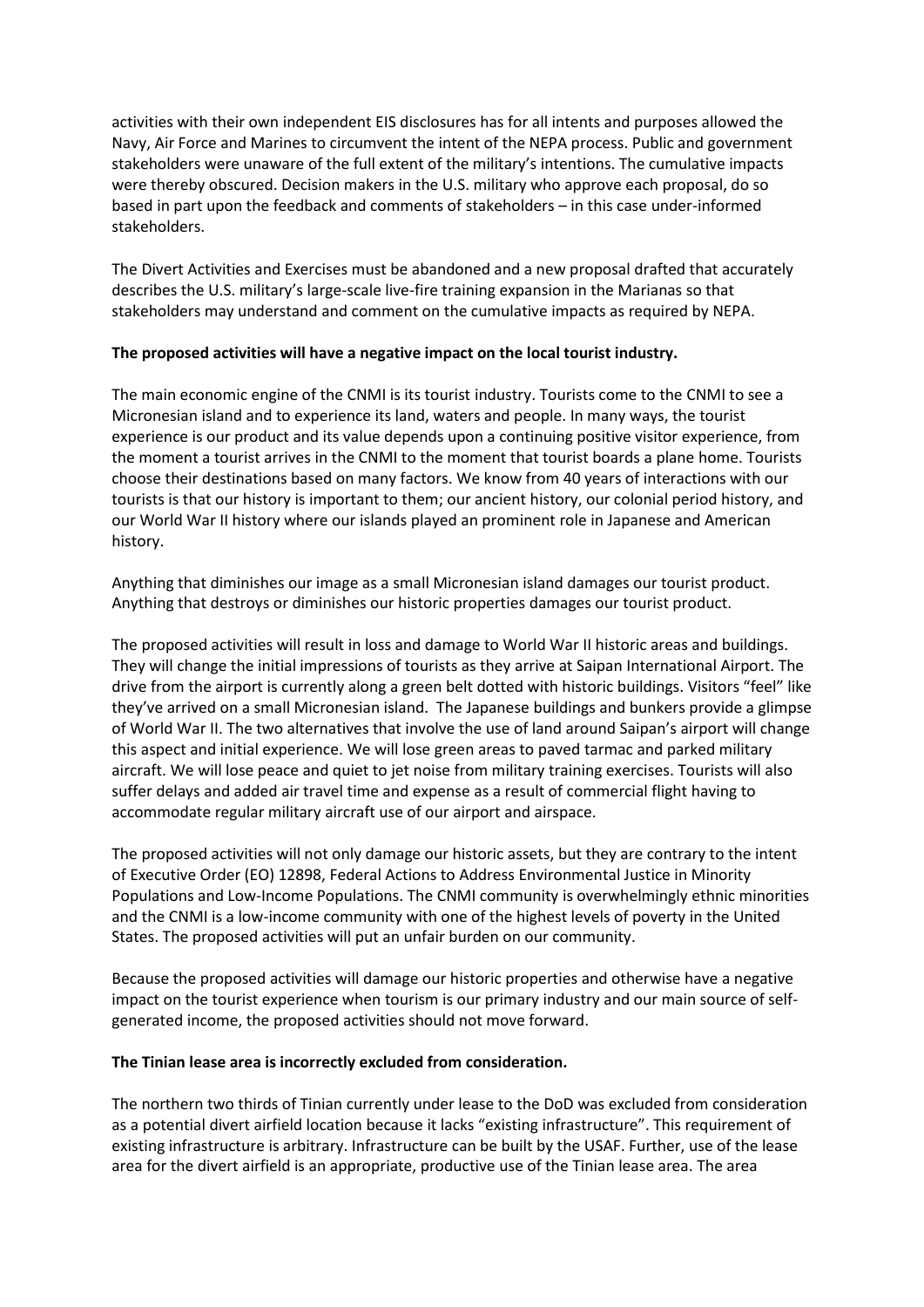obviously has merit for use as an airfield since it includes the old World War II airfields. If the reason for the requirement of existing infrastructure is the cost of building such infrastructure, then it begs the question, "how important can the divert airport be for the USAF if it is not willing to pay the costs of renovating and providing infrastructure?". If it is not important enough to spend the money, then asking the CNMI to give up land for the divert project seems unreasonable. It is essentially asking the CNMI government to subsidize a USAF project that is not important enough for the USAF to spend its own, far greater financial resources on.

# **Alternative sites outside the CNMI are arbitrarily excluded.**

The revised draft EIS states that a divert airfield is needed "...in the event of a disruption of operational capabilities at Andersen AFB or other western Pacific locations." This implies that there are other airfields in other western Pacific locations. The EIS needs to list all other Pacific location, including non-USA locations and explain why each cannot meet the need. The EIS should also consider alternative new airfields that could potentially be built on foreign soil.

# **The USAF's justification for the Divert Activities and Exercises project is not compelling as most of the needs cited are already met. The project appears to be a desired but unnecessary expansion of existing capability.**

- Emergency response justification should be removed entirely. FAA Airport Sponsor Assurance C. 27 already authorizes the use of any of the CNMI's commercial airports in an emergency.
- Divert landings already occur at A.B. Won Pat International Airport, Guam; Saipan International Airport, and Rota International Airport.
- Currently, planned joint military exercises occur within the MIRC and Mariana Islands using Andersen AFB and the surrounding airspace and range area. It is unclear why it is necessary to also provide support from Saipan or Tinian.
- Humanitarian airlift staging can already occur at Andersen AFB or A.B. Won Pat International Airport, Guam. FAA Airport Sponsor Assurance C. 27, allows for use of Saipan International Airport and Tinian International Airport as well.
- The DoD has 30 million acres that it currently uses for training purposes\*. It is difficult to imagine that they need to take additional land from the CNMI to meet its training land needs. The CNMI only has 177 square miles of land. Of this, the US Military already controls 30.4 square miles. This is in to addition to the 1/3 of Guam's entire landmass that is under military control.

## **The CNMI is a poor choice of location for staging a humanitarian aid effort.**

While the need to support emergency humanitarian efforts is cited as justification for establishing a divert airfield in the CNMI, the CNMI has few local resources to support any significant emergency humanitarian aid effort. Guam, where there are far more of the materials, supplies and resources required and on hand for such an effort is a far better choice. The CNMI can offer only limited support and in fact, Rota, Tinian and Saipan airports are already available for humanitarian assistance via FAA Airport Sponsor Assurance C. 27. Further, the CNMI government is highly unlikely to deny use over the limits of C. 27 in a true emergency.

Sincerely,

Peter J. Perez Co-founder PaganWatch Member Alternative Zero Coalition